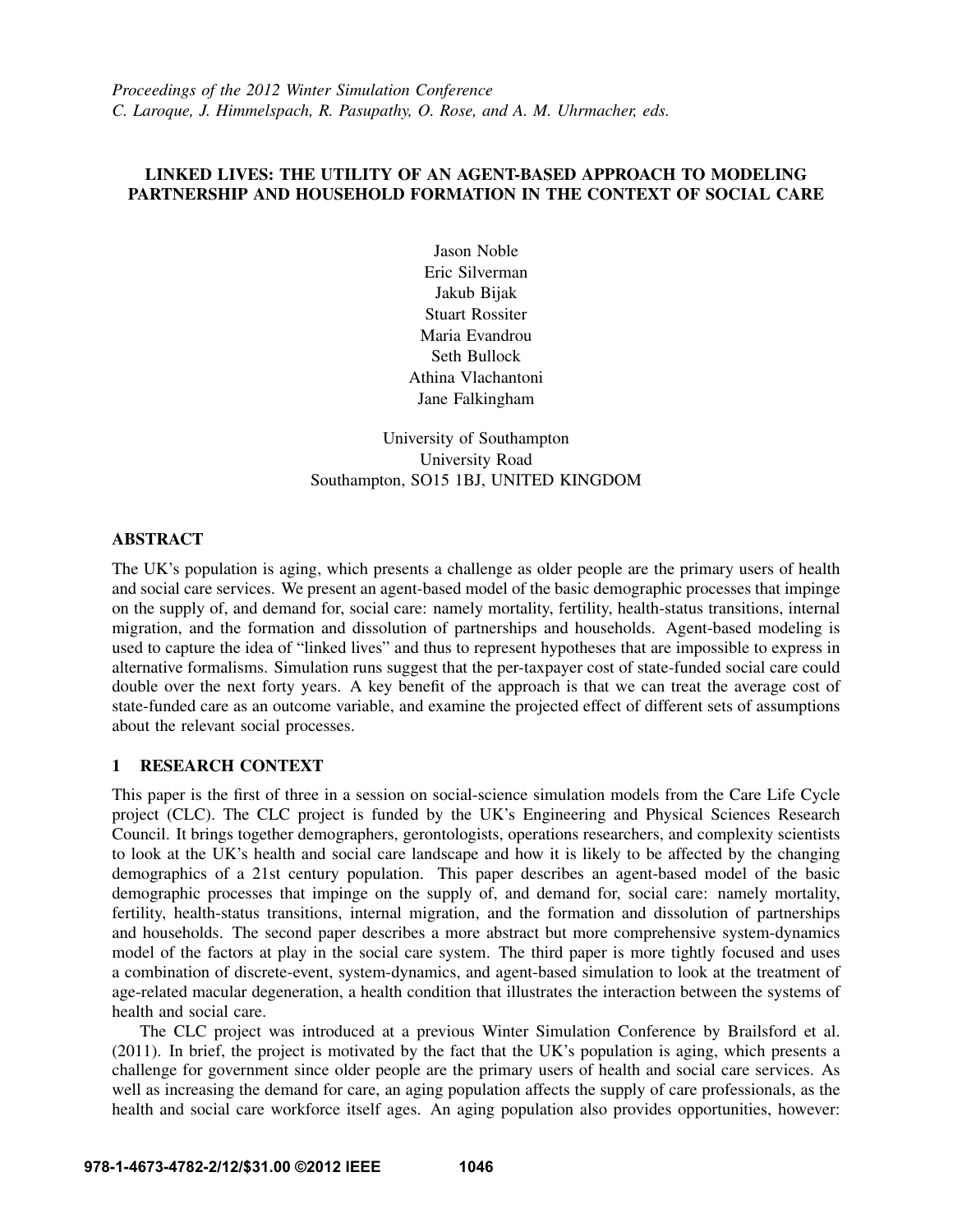most social care in the UK is informal and is delivered by family members (Vlachantoni et al. 2011). Thus a greater number of healthy retired people will provide a bigger pool of potential carers.

The project aims to use various modeling approaches to help social scientists better understand the processes behind social care — e.g., how decisions a young person makes about marriage and child-rearing can impact their options later in life when they need help with daily activities. We also want to help policymakers to understand the range of possible future scenarios (especially in terms of the balance between informal, privately funded, and state-funded social care) and to know which of the available policy "levers" are likely to be effective in steering the system towards preferred outcomes. In particular, our model allows us to calculate the expected tax burden (either in total or per taxpayer) of state-funded social care under different sets of assumptions.

To achieve our goals will require more than simply adding together models of the different sub-systems involved: individual households, the National Health Service, local councils, private care homes, the set of all UK taxpayers, etc. What is important is the way that these sub-systems interact and feed back on each other. In order to make progress on understanding the whole system, we believe that a complexity science approach must be taken. Complexity science (Mitchell 2009) is an emerging discipline that attempts to model, understand and manage systems that combine scale and connectivity of the kind exhibited by the UK's health and social care systems. It has very broad application to biological, environmental, and physical systems, but here we are interested in applying it within a social science domain that poses unique challenges.

The questions we are asking are traditionally addressed in the domains of demography, gerontology, and social policy. Why do we propose an interdisciplinary strategy? Why not leave it to the statistical approach typical of quantitative social science? Modern demography certainly faces some critical challenges, with population growth and demographic change becoming ever more important areas of study as society struggles with global issues ranging from the economy to the environment.

We have recently identified three broad concerns that face demography in this research climate (Silverman, Bijak, and Noble 2011). Firstly, demography must examine effects across several levels of description, ranging from the individual to the whole society. In recent years attempts to address this problem of aggregation have been made using multi-level statistical analysis in the framework of the event history and micro-simulation approaches (Willekens 2005, Courgeau 2007, Zinn et al. 2009).

Of course, multi-level methods alone do not necessarily produce greater predictive accuracy, which is a central concern for demographers. As problems in population research become ever more complex, and thus data requirements continue to grow, we begin to see predictive uncertainty increase rather than decrease. In particular, for some demographic questions there may simply not be sufficient data available to inform statistical models. Thus, the second challenge facing demography is that we must also find ways to link traditional statistical data with less data-hungry methods that would allow for more cogent analysis of possible future demographic processes.

Finally, the third concern is that the increasing complexity of demographic models presents the challenge of balancing that complexity with the need for the eventual analysis and understanding of the models in question. This issue has grown in importance in recent years, as a desire for understanding of the micro-level processes that lead to macro-level population change has driven a new emphasis on multi-level multi-state models (e.g., Courgeau 2007). However, in the course of this process, potential data requirements can easily surpass data availability for models that include a high level of detail.

One aim of this paper is therefore to illustrate by example a modeling framework which would provide a possible way forward for demographers who wish to address these concerns. In particular, by developing an approach which merges demographic techniques with agent-based simulation, we suggest that demography will be better equipped to cope with the challenges presented by the complexity of the processes under study. We will therefore explore in this paper an agent-based model of the dynamics of a synthetic, closed population, focused on the issue of social care supply and demand, which also incorporates elements of demographic modeling techniques.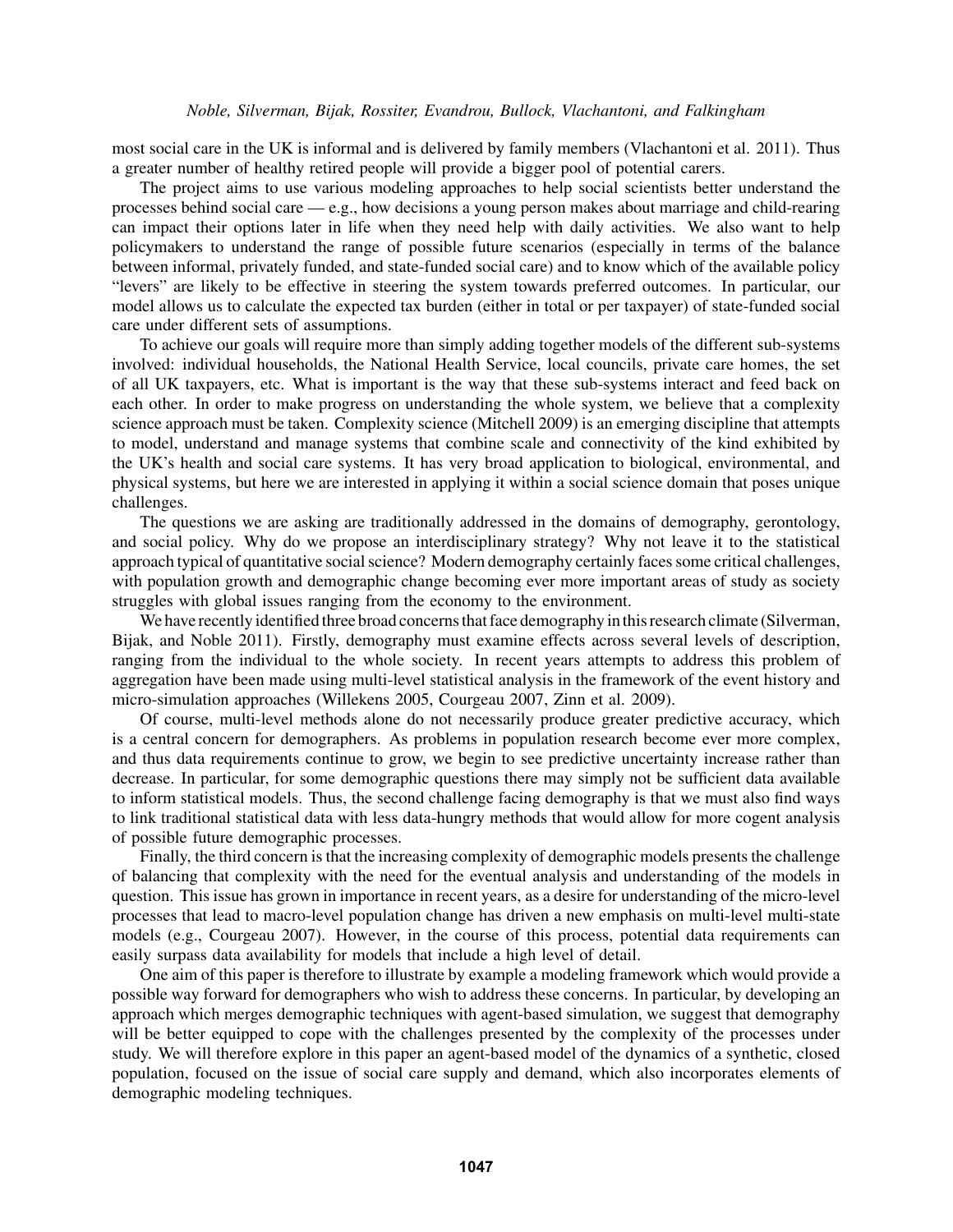Of course, we are not the first to propose a union between demography and agent-based modeling. From the demographic side, there have been some notable if isolated efforts (e.g., Billari and Prskawetz 2003, Todd, Billari, and Simão 2005, Billari et al. 2007) but the idea is commonly discussed (Gilbert and Troitzsch 2005, Moss and Edmonds 2005) in the burgeoning field of social simulation, which has its own publication venues such as the *World Congress on Social Simulation* and the *Journal of Artificial Societies and Social Simulation*. The argument is typically that traditional social science models cannot fully capture the complexities of micro-level agent behavior and heterogeneity, nor can they address downward causation from macro-level entities or groups. Agent-based models can provide these possibilities, as well as a possible platform for understanding social interactions, social networks, and other processes lying at the root of demographic change.

#### 2 AIMS OF THE MODEL

In the specific area of social care, we want to construct an agent-based model that allows us to represent the idea of "linked lives", which is a key part of conceptualizing relationships over the life course (Dannefer 2003). This can best be illustrated by contrast with the norm in demographic micro-simulation (see e.g., Willekens 2005). In such models individual people or agents are represented, but they are usually somewhat solitary "statistical individuals" (cf. Courgeau 2012). At each time step during the model's run, each agent may undergo transitions from one state to another, e.g., from smoking to non-smoking, or from healthy to sick. The transition probabilities are chiefly derived from demographic survey data. (Wanting to include overly complex conditional transition probabilities, such as the probability that a 35-year-old female smoker with two children living in a rural village will develop lung cancer this year, can lead to a combinatorial explosion in data requirements as discussed by Silverman, Bijak, and Noble 2011.) The model proceeds by updating the state of each individual at each time step, and the output is the aggregate of all these individual states at the end of the model's run. These models have been very successful and have some utility in predicting demographic change. But note that the individual people are effectively independent Markov processes; there is no room for complex interactions between them. It is not possible to represent a hypothesis such as the idea that people whose friends are all getting married will feel more pressure to get married themselves.

We admit to a slight exaggeration: it is not that the individuals in these models are *totally* independent. In a closed-population micro-simulation model like the one described by Evandrou, Falkingham, Johnson, and Rake (2001), individuals transition from one state to another as above but the basics of partnership formation are present, in that an agent that moves into the "married" state must do so in connection with another specific agent.

What we are proposing to do is simply to extend this treatment of individuals in ways that allow relevant hypotheses to be framed and explored. Ultimately the simulation should capture the idea that people's lives are connected in many different ways, e.g., through work, being neighbors, being friends or friends of friends, being a grandparent, being a half-sibling, being a distant relative, being an ex-partner or a divorced parent, etc. By linking the lives of the agents, we will be in a position to look at hypotheses in the social care landscape that are not representable in other modeling approaches. For example, if qualitative interview data were to indicate that people living in multi-generational households as children were either more or less likely, when adults, to invite their elderly parents to come and live with them, then our model would be able to capture this feedback cycle and assess its probable consequences.

To take an arbitrary example, another factor that could be captured in a linked-lives model would be the effects of differing geographical mobility between agents of different socio-economic categories. If middle-class agents are more mobile than working-class agents (e.g., when the children leave home they are likely to move further away for career or education reasons) how might that interact with care decisions later in life? A third example would be looking at the effects of a high divorce rate and the resulting fragmentation of family structure (Sage, Evandrou, and Falkingham 2012). What if the propensity to care for someone when they are elderly is a function of whether they were a presence (i.e., lived in the same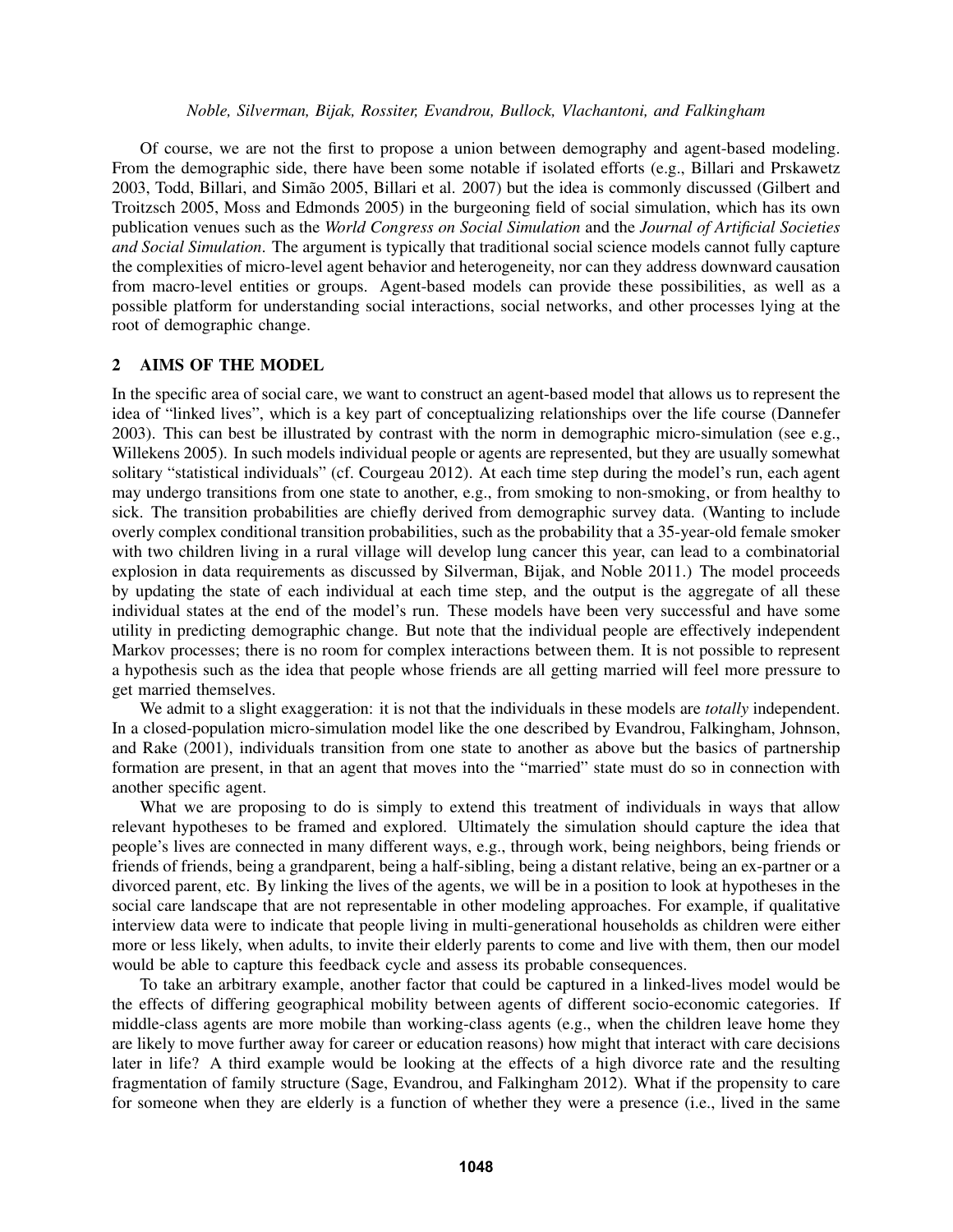house as you) during your childhood? It seems plausible that a biological parent who left very early in a child's life is less likely to be offered care than a step-parent who was in the household for all 18 years of childhood. Building this assumption into the model, we could then vary the divorce rate and look at its effect on the projected figures for demand for state-funded social care.

These examples make clear that our approach means giving up some of the predictive precision of statistical modeling in demography. It is difficult to get hard data on some of the social processes that we want to include in the model. We can build in some "hard facts" about mortality or fertility for example (or, more accurately, we can make the inductive leap of assuming that the future will be smoothly related to the past) but data on the different forms of social connection that might drive one person to provide informal social care for another is always likely to be somewhat fuzzy. Our model would not be so much a forecasting tool as a scenario-generation sandbox, intended to give researchers and policymakers a way of asking productive "what if?" questions (Di Paolo, Noble, and Bullock 2000). However, given the inherent difficulties of precise point prediction for human social systems, we do not see this as giving up too much.

#### 3 MODEL SPECIFICATION

In order to achieve our aims, certain entities and processes clearly need to be included in the model. Most obviously, we have to have agents representing human beings. Modeling the entire UK population of approximately 62 million people would be a prohibitive computational load, so in this first instance of the model we have opted for a scaling factor of 1:10,000 (i.e., one agent in the model stands in for 10,000 people in the real world, so around 6,200 agents would represent the current UK population).

Our agents need to undergo the basic demographic processes of birth, aging, reproduction, and death. We have therefore set our time-step size at one year and included a simple Gompertz-Makeham mortality model, tuned to give appropriate mortality rates for a modern first-world country. Fertility is currently represented as a flat reproductive probability for all women aged 17–42 in any kind of partnership; a more sophisticated match to real-world fertility data is on our development list. Space constraints preclude a full description of these and other parameters in the model; the annotated Python code is freely available at http://users.ecs.soton.ac.uk/jn2/software.php.

Our agents live in houses that occupy particular points in space. These houses are grouped together in towns: clusters of up to 625 houses depending on local population density. The towns are themselves arranged on an  $8\times12$  grid representing the UK. Figure 1 shows a screenshot of the live graphical output of the model; the map can be seen on the right. The brown-purple-yellow color coding of the individual houses represents the socio-economic category (SEC) of each household, but the economic side of the model is not yet functional.

We need our agents to be able to enter and leave partnerships with each other. We have used the terms "marriage" and "divorce" but in fact we intend to cover all forms of relationship that are likely to lead to cohabitation or that might produce children. Each year agents not already in partnerships will decide to enter the marriage market at an age- and sex-specific rate. Our original intention was to model partnership formation as a mostly local process but the scaling rate of 1:10,000 made this impractical in low-population towns. The marriage market therefore operates on a national level; agents are randomly paired up with an opposite-sex agent if they mutually satisfy each other's criteria. Currently the only criteria are that the agents do not have the same mother and that the male should be no more than five years younger and no more than 20 years older than the female. Divorce is implemented as an annual age-specific probability that the male partner will leave a relationship. (We are aware that we are painting with a very broad brush here; again, these are model components that will eventually be replaced with more data-driven sets of conditions.)

All agents begin with a normal health status, represented by the color blue in Figure 1. There is an annual age- and sex-specific probability that an agent's health will degrade by one or more levels, putting them in a different care-need category; each category is characterized by the number of hours of care that person requires per week. The various categories are shown in Table 1; agents only move down this list of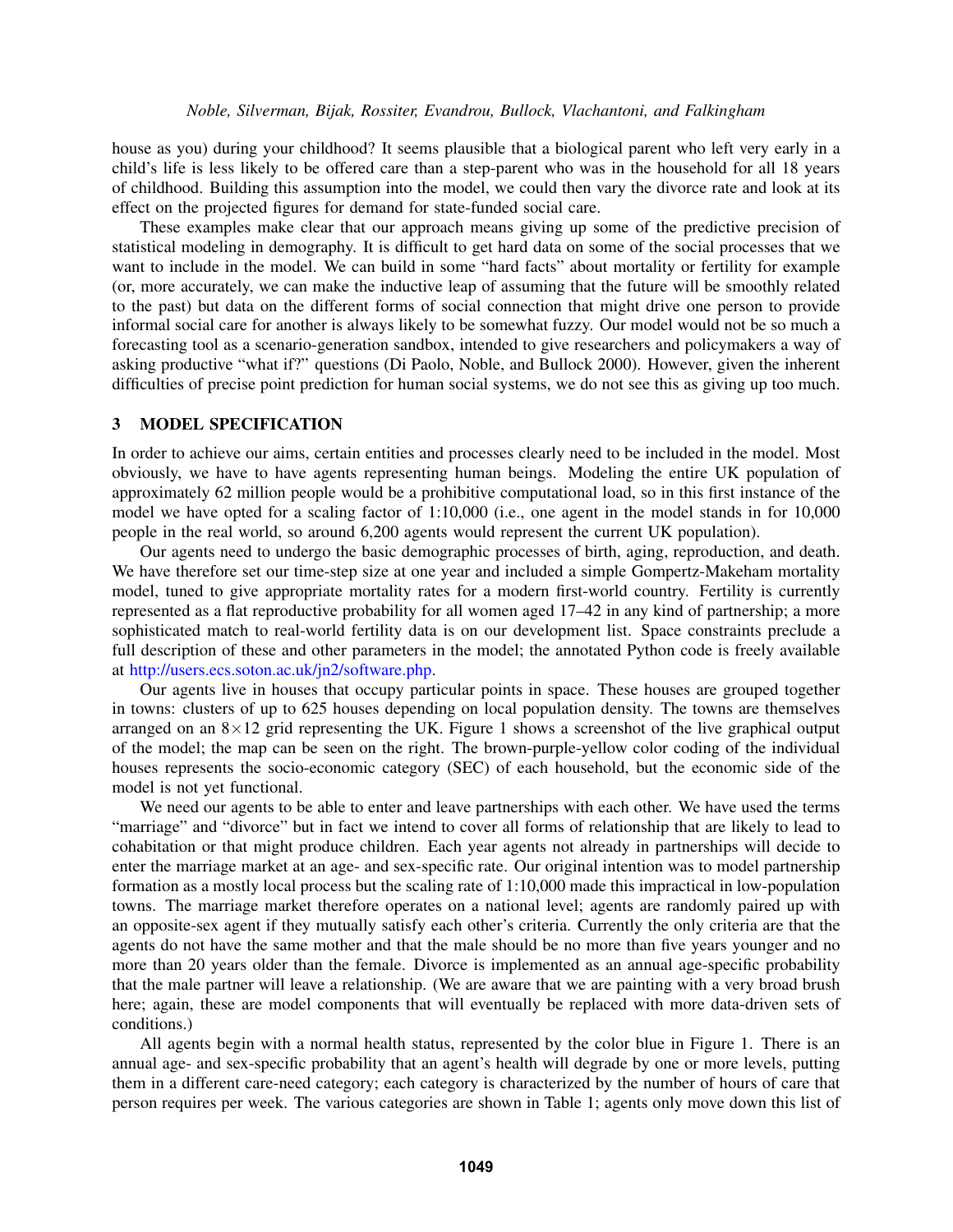

Figure 1: A screenshot of the simulation's current graphical output. Clockwise from lower left: yellow box containing residents of an arbitrarily selected display house, showing its current residents and their color-coded care status; a live population pyramid also with color-coded care status (blue=none, green=low, yellow=moderate, orange=substantial, red=critical — see Table 1 for details); key information such as the year and the current population; secondary information such as the total care demand and the number of taxpayers; a grid-based map of the UK showing occupied households; and a list of recent events (e.g., births, deaths, marriages, divorces) in the lives of agents living in the display house.

categories, never up. Care need level is currently not linked to mortality risk, although this could change in future development. Figure 1 includes a population pyramid that is color-coded by health status; note the preponderance of care need amongst older people.

When agents are born they start out as dependent children. (The task of caring for dependent children is not currently included in the model, i.e., the care needs of children are set at zero, but child-care should certainly be included in a future revision.) At 17 the agents become adults, and are assumed to enter the workforce (higher education is currently not modeled). Adults are divided into those who have moved out and are independent versus those who have not left home and still live with their parents. The model does not include a detailed economic system, but for the purposes of measuring the tax burden of state-funded social care, adults of both of the categories mentioned so far count as taxpayers. At age 65 all agents transition to the "retired" category and no longer pay tax. In other words, all adults aged between 17 and 64 work full-time and pay tax.

The agents will, for several reasons, occasionally migrate to a new house on the map. First, the formation of a new partnership is independent of where the agents are living, but once a partnership is formed there is a 30% probability per year that the two agents will move in together. When they do so, there is a 30% probability that they will join whichever of their existing households is smaller; this can potentially lead to a new multi-family, multi-generational household if one agent brings existing children with them, for example. (Any adult agent that lives with their dependent children will always take them along when moving.) Married agents who move together but not into an existing household will set up a new house in or next to the town in which one of them had been living. When partnerships break up,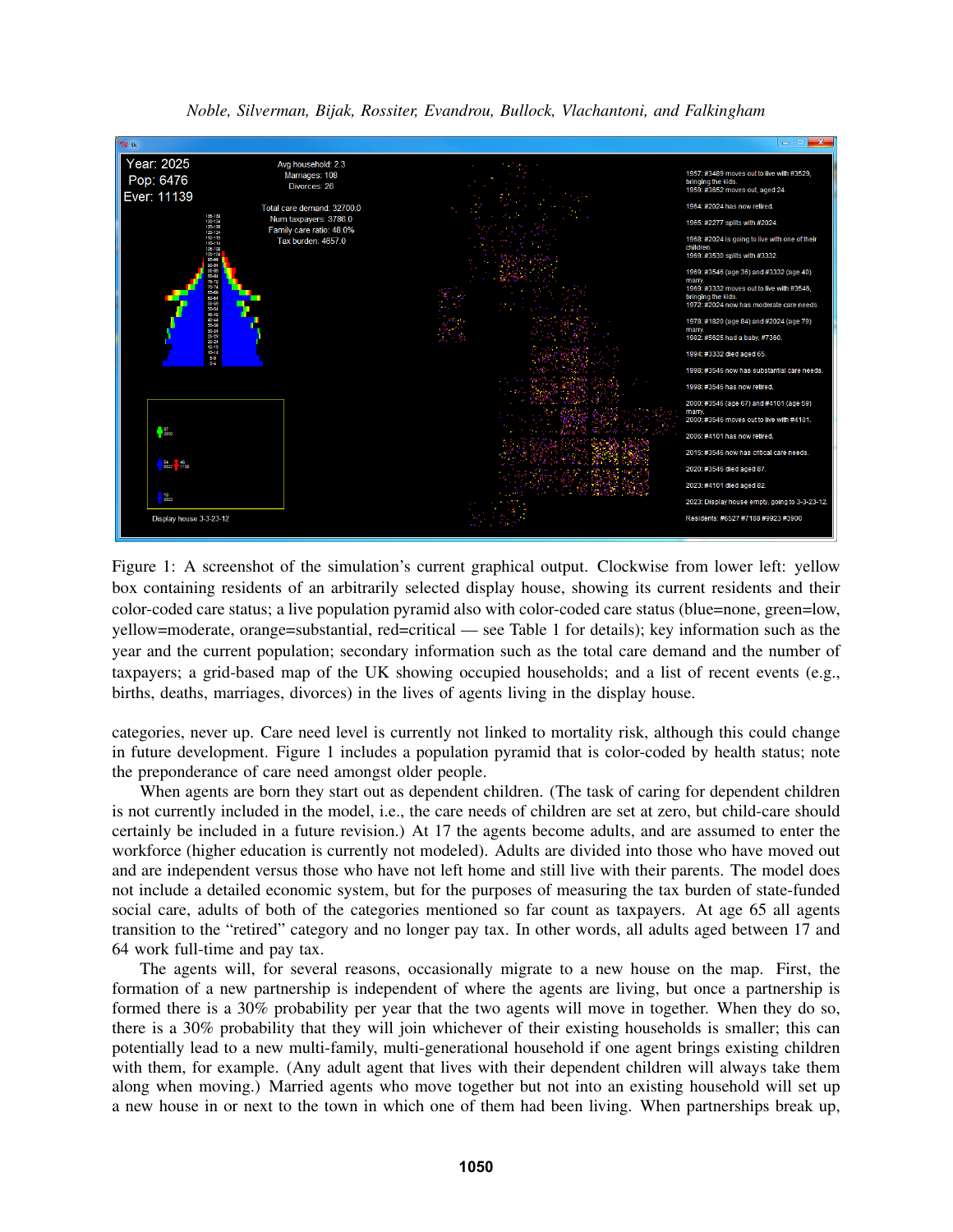Table 1: The different care need categories, with color coding and the number of hours of care required per week. Note that, like many parameters in the simulation, these hours-of-care figures are rough estimates that serve as placeholders until better data can be incorporated.

| Care need category | Color coding | Weekly hours of care required |
|--------------------|--------------|-------------------------------|
| None               | Blue         |                               |
| Low                | Green        |                               |
| Moderate           | Yellow       | 16                            |
| Substantial        | Orange       | 30                            |
| Critical           | Red          | XO                            |

the male partner will move to a new house elsewhere on the map; any children will stay with the female partner.

When children become adults, there is an annual, age-specific probability that they will move out and set up a new household, peaking at 22% for agents in their 20s. (This probability goes down over time, so a 40-year-old who has not yet moved out is unlikely to do so.) Single adults living alone have up to a 5% chance of moving per year, and family groups have up to a 3% chance per year of an arbitrary move. Finally, retired agents living alone (possibly due to death or divorce) have a base probability of 10% per year of making a move to live with any of their surviving children; this probability scales inversely with the distance between the towns of the parent and the child.

The graphical output of the simulation includes a detailed look at a randomly chosen focal household; this helps to illustrate some of the processes listed above. The focal household is shown in the lower left of Figure 1, and a more detailed example is shown on the left panel of Figure 2. The household display gives a good sense of how family structures develop over time. It also served to highlight some interesting edge cases, such as the possibility of orphans: children whose parents both die before they reach 17. If this occurs the children are assumed to be adopted by a randomly chosen couple.

By linking a care category to a specific number of weekly hours of care required we can measure the demand for social care. What about supply? The model does not currently include formal social care mechanisms, such as care homes or home-care services offered by local authorities. However, we can look at how household and family structure will influence the availability of informal care. We work on the assumption that each agent will provide informal care to anyone else in their household who needs it, subject to a maximum number of hours per week that the agent is able to provide. Furthermore, agents will provide needed informal care to either or both parents, if those parents live in another household, as long as the parent's house is in the same town as the agent's.

The maximum number of hours of informal care that an agent can deliver per week is dependent on their own status. Dependent children can provide up to 5 hours of care per week; for adults living at home the figure is 30 hours per week; working adults can provide up to 25 hours per week; and retired people can deliver up to 60 hours of informal care. These numbers are currently set at the same level for both male and female agents. Agents who themselves have low levels of care need can still provide care to others, but only for half of the usual number of hours. Agents with moderate, substantial, or critical care needs cannot provide care to others. Our model looks at the delivery of care in a very simple way: all care needs that *can* be satisfied by relevant agents (i.e., housemates, and children living in the same town) are assumed to be satisfied. Any remaining care needs are assumed to be satisfied by a formal care system that has not been explicitly modeled.

For example, a 90-year-old woman with critical care needs will require 80 hours per week of care. Let us assume that she lives with her retired 70-year-old daughter, and that there are no other surviving children. The healthy daughter can deliver up to 50 hours of care per week due to her retired status, and the remaining 30 required hours will be paid for by the state.

Each year, the total number of hours per week of care needed  $-$  i.e., the total care demand level  $-$  is recorded, as is the fraction of those hours that can be provided through informal social care. The remaining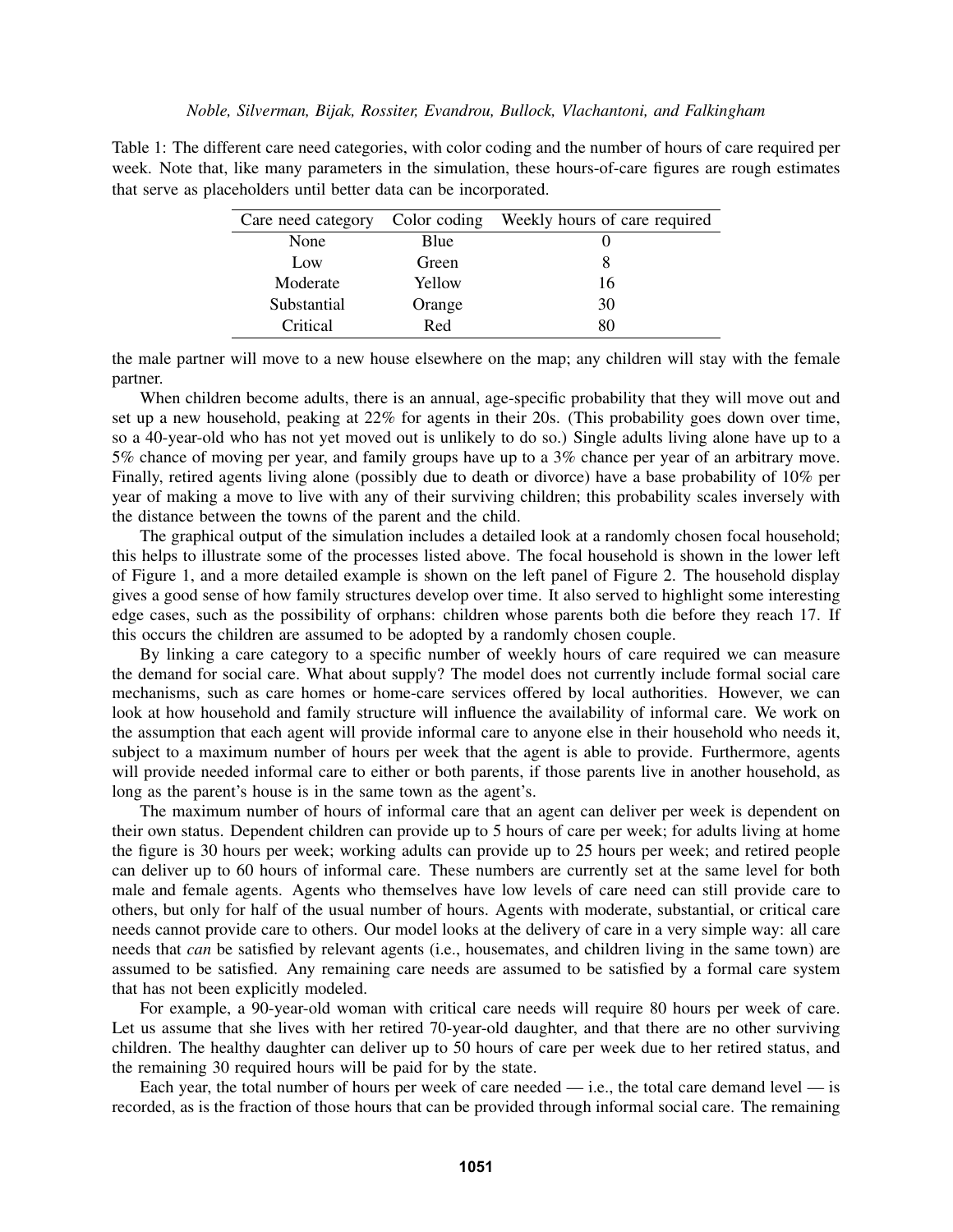hours of needed care are assumed to be paid for by the state at *£*20 per hour. This assumption allows us to put a figure on the total cost of state-provided care, but we have focused on the more useful figure of the average cost of state-provided care per taxpayer (i.e., the total cost divided by the number of taxpaying adults). No inflation is included in the model, so all care costs can be considered as being expressed in constant 2012 UK pounds.

# 4 SIMULATION RESULTS AND DISCUSSION

The runs described here proceeded by taking an initial population setup for the year 2000, choosing a new random seed, and running 50 years of simulated time, out to 2050. To get our initial population, we first ran the simulation by seeding it with 375 starter couples aged between 20 and 40 and then simulated 140 years in order to reach an appropriate UK population of around 6000 agents, and to ensure plausible family and household structures were in place. The initial population used a higher fertility level until the equivalent of 1965, slowing to modern levels after that; this produced a population pyramid that better matched real data.



Figure 2: Left: detail of the focal household display. An agent's sex and care status is indicated by shape and color respectively; the numbers to the right of each agent show age and ID number. Agents are grouped into 20-year horizontal age bands in the display, highlighting the generational structure of the household. In this family the parents are both 48 years old, and the wife has low social care needs. The wife's 72-year-old mother has substantial care needs and has recently moved into the household. The couple have three sons; the oldest is an adult at 21 but has not yet left home. The younger sons are 16 and 15. **Right:** Projections for total population and number of taxpayers, 2000–2050. Data is taken from an arbitrarily chosen sample run.

Our first concern was to look at population growth and other basics in order to see whether our model was at all plausible. Figure 2's right panel shows the total population and the total number of taxpayers over a 50-year sample run. The population increases from 6000 to 7400, corresponding to a projected UK population of 74 million people in 2050. The average household size was around 2.4 near the start of the run and declined to 2.25 by 2050. These figures are broadly in line with official projections, which envisage a decline in the average household size from 2.33 in 2008 to 2.16 by 2033, which is the projection horizon (CLG 2010).

Next we looked at the projected social care situation. Figure 3's left panel shows, in red, the change in the total demand for social care. This starts out at 20,000 hours per week in 2000 and doubles to 40,000 hours by 2050: this is a dramatic increase but is in line with expectations for an aging population. Figure 3's left panel also shows, in blue, the theoretical maximum supply of informal social care, if every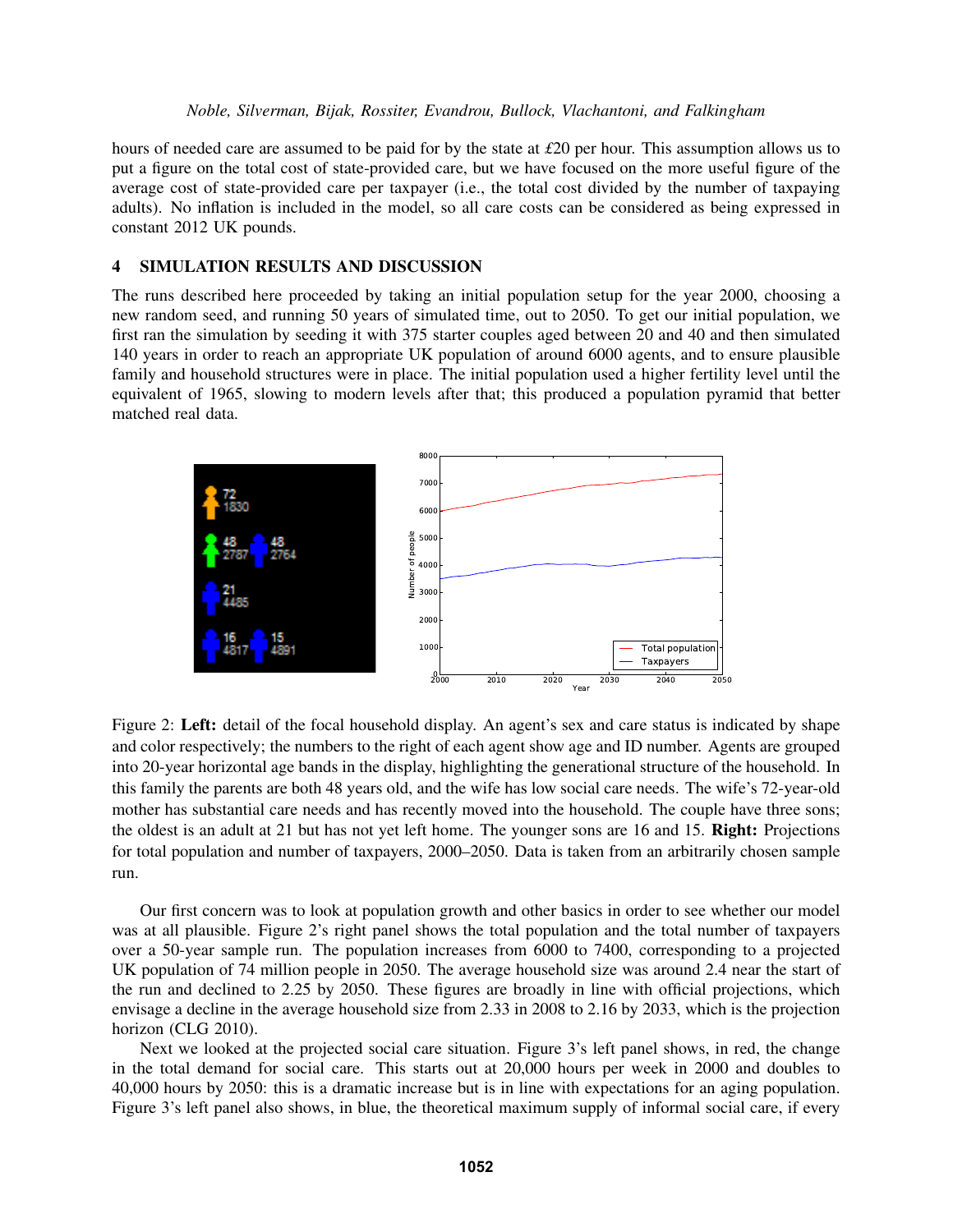

Figure 3: Left: projections for total care demand and total theoretical supply of informal care, both measured in hours per week. Right: projections for the tax burden of state-funded social care. The graph shows the cost in UK pounds per taxpayer of all social care needs that have not been met informally.

agent were to deliver social care to its maximum potential (e.g., 25 hours per week for a working adult). This value also increases over the course of the run, but the important thing to note here is that it is much higher than the projected care demand.

Using a modeling approach that did not fully consider "linked lives", we might conclude at this point that there are no problems foreseen in the delivery of informal social care. Figure 3 (left panel) suggests that there will be plenty of available carers to meet the demand, surely? Of course, that is overly simplistic both in the model and in the real world. It all depends on who lives with whom, how far away children end up living from their aging parents, whether children chose never to leave home at all, whether divorce has split families up, etc. This is the strength of our approach: we cannot hope to make even a reasonable estimate of the amount of informal social care that will actually be delivered unless we model family and household structure and something of the interconnectedness of real people's lives.

In the model and in the real world, not all care demand will be met through informal care. In the sample run shown above, it turns out that about 55% of the total care demand is delivered informally by family members and housemates; this figure declines to just under 50% by 2050. A canonical example in the model of someone whose care needs cannot be met informally would be an elderly person who has never had children, whose spouse has died, and who is living alone. In the real world this person might obtain informal support from friends or neighbors, of course, or might choose to move in with a surviving sibling. However, in our simple model these possibilities are not reflected: if there is nobody else living in the house, and if the person has no surviving children living in the same town, they receive no informal social care.

All care needs that are not met informally are assumed to be met by the state. Again, this is a simplification on multiple levels: our model does not yet include an economy, so we cannot capture the idea that some older people will be well-off and able to pay for private care services, whereas others will have no savings and be entirely dependent on state help. Additionally, of course, it is a sad possibility in the real world that some care needs are simply not met at all, leading to severe effects on the person's quality of life.

But calculating things the way we do, how does it look for the taxpayer? Figure 3, right panel, shows the projected tax burden of state-funded social care in UK pounds per taxpayer per year. This is eye-opening: the cost per taxpayer increases from *£*2400 in the year 2000 to more than *£*5000 in 2050. If our assumptions are broadly correct, an aging UK population will lead to an increased demand for social care, and at the same time changes in the demographic structure of UK society could lead to a proportionally reduced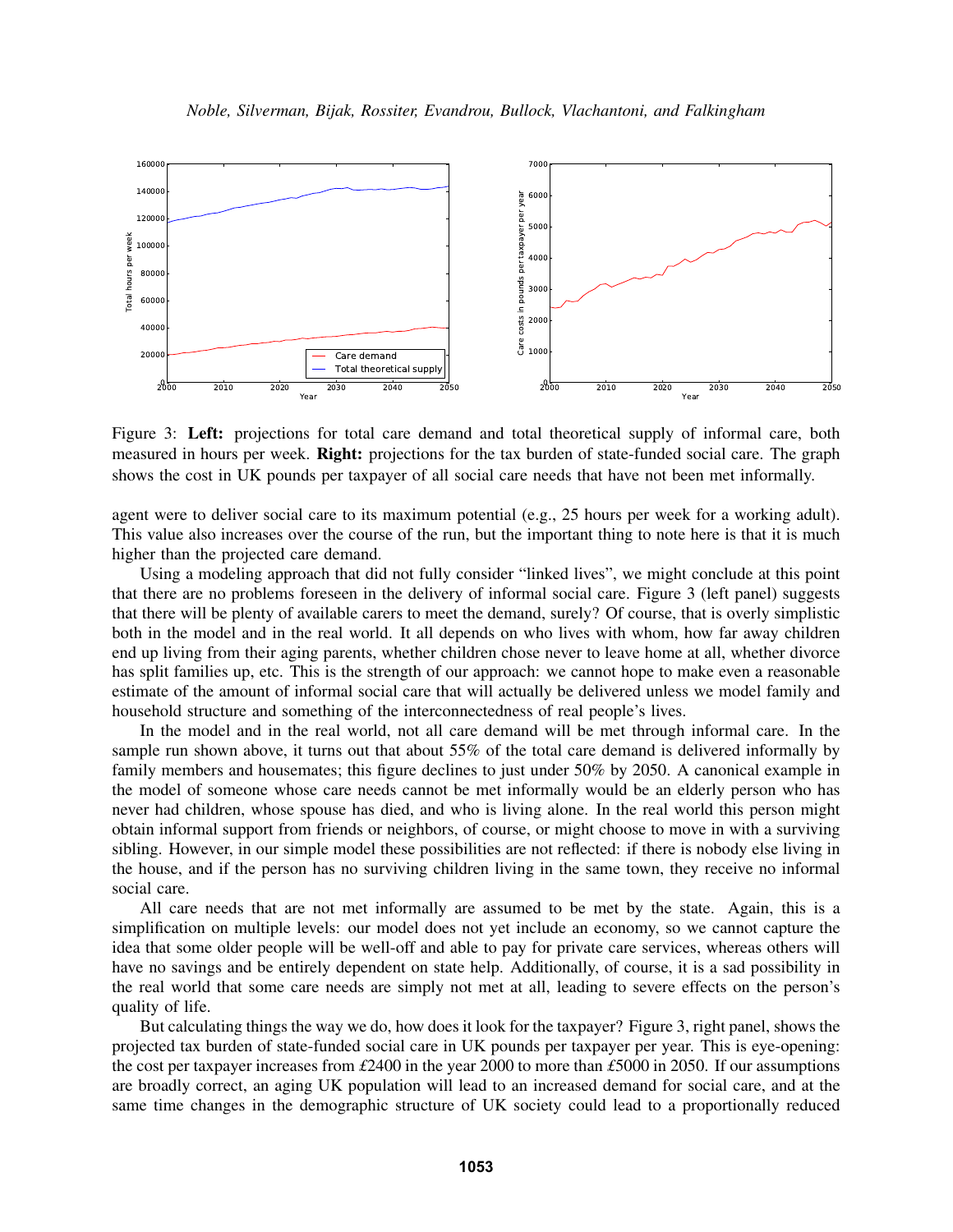supply of informal social care. It is highly likely that some of the burden of making up the difference will fall on state-funded services.

The results shown so far are not intended as precise projections, more as a sanity check that our model is producing reasonable results. The real benefit of the approach is that we can now treat the average cost of state-funded care per taxpayer as a key outcome variable, and ask how that value would change for differences in parameters and processes within the model.

We begin with an obvious example: what happens if we vary the annual probability that single retired people, living alone, will move in with one of their children? This was set at a base rate of 10% in the sample runs above. Figure 4, left panel, shows the results of trying values of this parameter ranging from 2% to 20%.



Figure 4: Parameter sweeps for (Left) the probability of single retired people moving in with one of their children, and (Right) the basic annual probability of divorce (actual divorce rates are further scaled by the age of the male partner). Bars depict the projected cost per taxpayer, in 2012 UK pounds, of state-funded social care across values of the parameter. Each result is a mean across 25 runs with different random seeds; standard errors across runs shown.

The results are not surprising: the cost to the taxpayer will be greater in a world where single retired people are less likely to move in with their children. This is of course because those retired people are less likely to receive informal social care if they continue to live alone. The differences across the various parameter values are, if anything, surprisingly modest.

What about a parameter that seems less obviously connected to social care? Can the model show that, due to the complex nature of the social system as a whole, there are factors that have unforeseen effects on the tax costs of state-funded care? There are many factors we could have chosen here, as discussed in Section 2. As a start, we decided to vary the divorce rate to see what sort of effect it might have on the social care environment. It is not immediately obvious which way this effect should go: a higher divorce rate may lead to more aging single people who are not in a position to receive informal care, but the geographic moves prompted by a divorce could also have the opposite effect, e.g., if a newly divorced woman moves in with her adult children.

Figure 4, right panel, shows the results: an increase in the divorce rate has a disruptive effect, increasing the expected costs of state-funded care. (Note that the default divorce rate was 0.06.) It is interesting to note that a change in the divorce rate of a few percentage points up or down has a comparable effect on care costs as does a change in the rate of single retired people moving in with their adult children, despite the latter having a much more obvious connection to informal care delivery. It is exactly this kind of system exploration that we see as the strength of this modeling approach.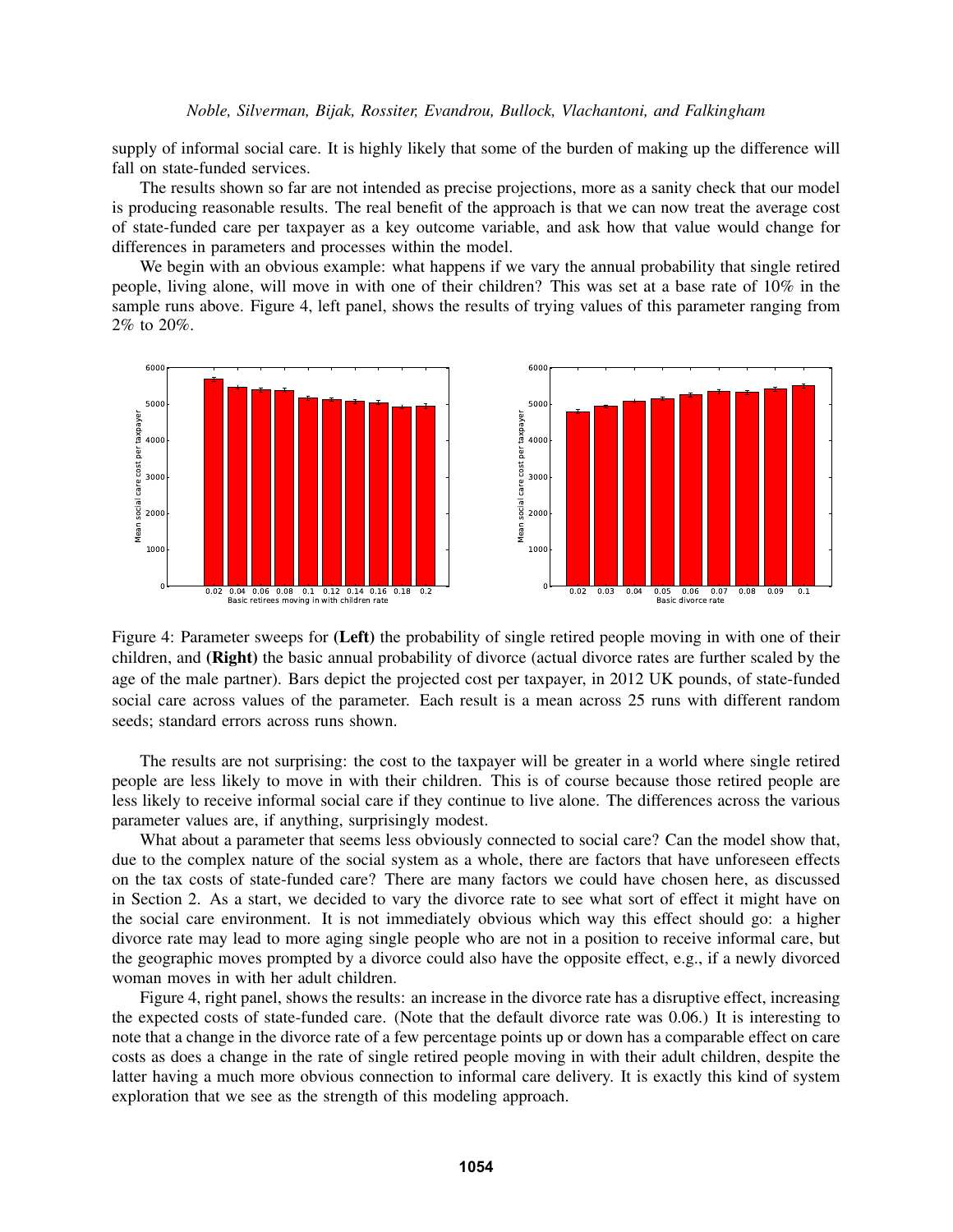### 5 DIRECTIONS FOR DEVELOPMENT

Clearly, there are many things that could be added to the model, and many more interesting and potentially relevant outcomes that could be extracted even from the current version. In terms of further developments, one pathway would be to better align the parameters with the actual demographic data from population censuses, surveys, vital events registration, etc. Of course, the aim here is not to provide precise predictions, but as we argued before (Silverman, Bijak, and Noble 2011) we would ideally like to include as much data as practicable. Arguably, if the demographic fundamentals are as accurate as possible, it can only help the model's utility and credibility. To that end, we could benchmark the initial structure of the simulated population to the one observed in a selected past population census. Secondly, for mortality and fertility, we could utilize the past data on birth and death rates obtained from the vital events registration, extrapolated into the future using a standard demographic approach, such as a Lee-Carter model (Lee and Carter 1992).

Looking further down the development pathway, other possibilities include representing in the model the parallel issue of the social care of children, adding an economic component to the model and explicitly modeling socio-economic differences in access to care, and modeling the formal supply side of the health and social care system (i.e., hospitals, care homes, council-funded mobile care services, etc).

In conclusion: the value of our model is that it acts as a focus for further discussion with various stakeholders, such as civil servants, local government officials, care managers, etc. The stakeholders could be presented with a set of model outcomes, and asked for their views on different probable — or even just plausible — values for selected parameter settings, which will enable them to see the direct implications of changing these values for the outcomes of interest. As mentioned before, this is a key advantage of the proposed approach in general, which can serve as a coherent tool for policy-oriented scenario generation. The idea here is not to try to make precise point predictions about social systems that are inherently difficult to predict. Instead, we can use models such as the proposed one to examine how closely the various factors in the real system are likely to be linked or related, and also to get a sense of the kinds of dynamics the system is capable of, and thereby to build up an understanding of what kinds of steering or policy inputs are most likely to nudge it in desirable directions.

#### ACKNOWLEDGMENTS

This work was supported by the UK's Engineering and Physical Sciences Research Council, grant EP/H021698/1, funded within the Complexity Science in the Real World theme. We would like to thank the other members of the CLC project team for useful discussions.

### **REFERENCES**

- Billari, F., B. Aparicio Diaz, T. Fent, and A. Prskawetz. 2007. "The wedding ring. An agent-based marriage model based on social interaction". *Demographic Research* 17 (3): 59–82.
- Billari, F., and A. Prskawetz. (Eds.) 2003. *Agent-Based Computational Demography: Using Simulation to Improve Our Understanding of Demographic Behaviour*. Heidelberg: Physica.
- Brailsford, S., E. Silverman, S. Rossiter, J. Bijak, R. Shaw, J. Viana, J. Noble, S. Efstathiou, and A. Vlachantoni. 2011, December. "Complex systems modeling for supply and demand in health and social care". In *Proceedings of the 2011 Winter Simulation Conference*, edited by S. Jain, R. R. Creasey, J. Himmelspach, K. P. White, and M. Fu. Piscataway, New Jersey: Institute of Electrical and Electronics Engineers, Inc.
- CLG 2010. "Household Projections, 2008 to 2033, England". Technical report, Department for Communities and Local Government, London.
- Courgeau, D. 2007. *Multilevel Synthesis: From the Group to the Individual*, Volume 18 of *Springer Series on Demographic Methods and Population Analysis*. Dordrecht: Springer.
- Courgeau, D. 2012. *Probability and Social Science: Methodological Relationships between the Two Approaches*, Volume 10 of *Methodos Series*. Dordrecht: Springer.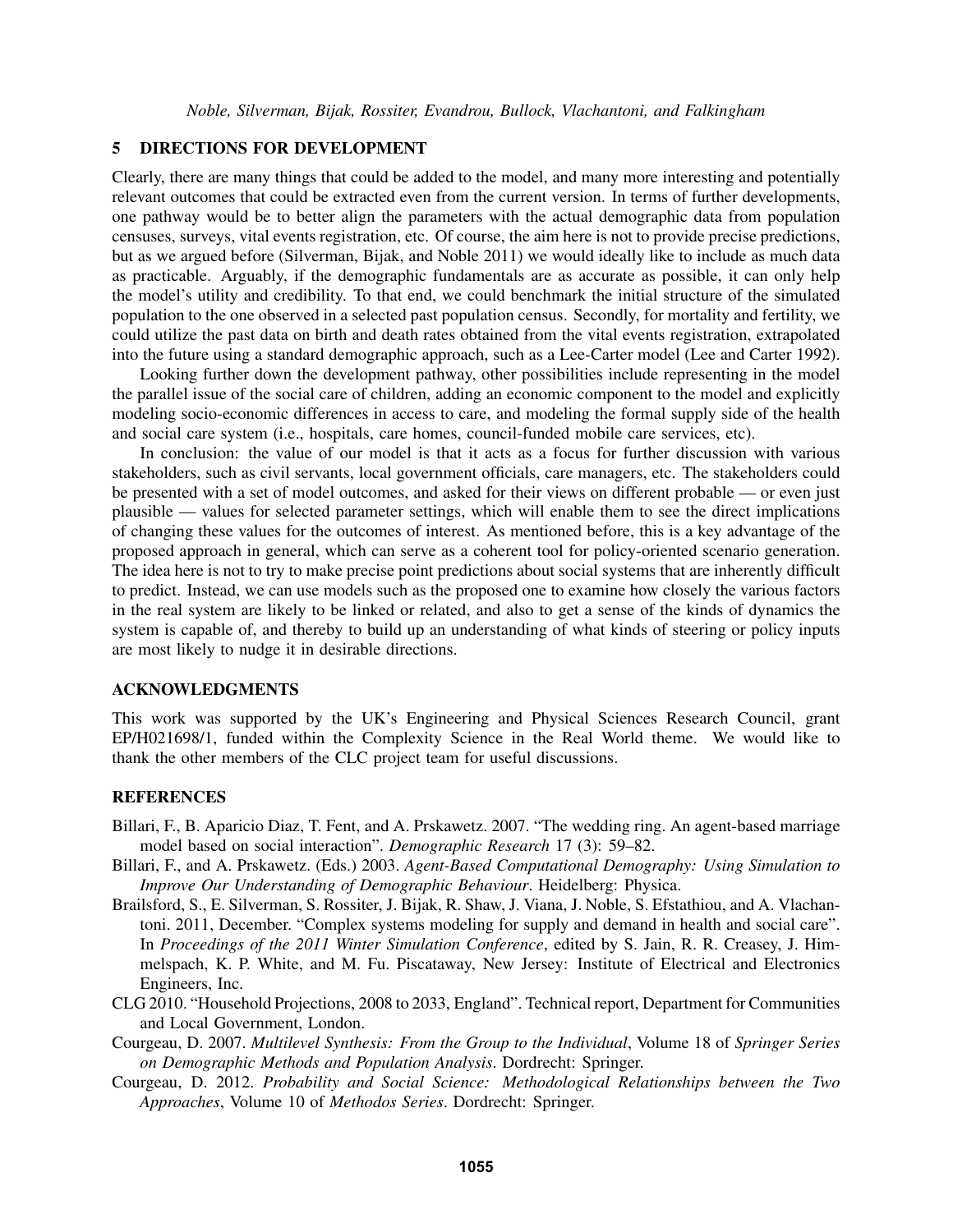- Dannefer, D. 2003. "Cumulative advantage/disadvantage and the life course: cross-fertilizing age and social science theory". *Journal of Gerontology (Social Sciences)* 58 (16): S327–337.
- Di Paolo, E. A., J. Noble, and S. Bullock. 2000. "Simulation models as opaque thought experiments". In *Artificial Life VII: Proceedings of the Seventh International Conference on Artificial Life*, edited by M. A. Bedau, J. S. McCaskill, N. H. Packard, and S. Rasmussen, 497–506: MIT Press, Cambridge, MA.
- Evandrou, M., J. Falkingham, P. Johnson, and K. Rake. 2001. "SAGE: simulating social policy in an ageing society". ESRC SAGE Research Group Discussion Papers 1, London School of Economics.
- Gilbert, N., and K. Troitzsch. 2005. *Simulation for the Social Scientist*. Second ed. Maidenhead, Berkshire: Open University Press.
- Lee, R. D., and L. R. Carter. 1992. "Modeling and forecasting U.S. mortality". *Journal of the American Statistical Association* 87 (419): 659–671.
- Mitchell, M. 2009. *Complexity: A Guided Tour*. Oxford University Press.
- Moss, S., and B. Edmonds. 2005. "Towards good social science". *Journal of Artificial Societies and Social Simulation* 8 (4): 13.
- Sage, J., M. Evandrou, and J. Falkingham. 2012. "The effects of post-retirement marital disruption on intergenerational exchanges, and the obligations of mid-life adult children to care". Poster presented at the Population Association of America 2012 meeting.
- Silverman, E., J. Bijak, and J. Noble. 2011. "Feeding the beast: can computational demographic models free us from the tyranny of data?". In *Advances in Artificial Life, ECAL 2011: Proceedings of the Eleventh European Conference on the Synthesis and Simulation of Living Systems*, edited by T. Lenaerts, M. Giacobini, H. Bersini, P. Bourgine, M. Dorigo, and R. Doursat, 747–754. MIT Press.
- Todd, P. M., F. C. Billari, and J. Simão. 2005. "Aggregate age-at-marriage patterns from individual matesearch heuristics". *Demography* 42 (3): 559–574.
- Vlachantoni, A., R. Shaw, R. Willis, M. Evandrou, and J. F. R. Luff. 2011. "Measuring unmet need for social care amongst older people". *Population Trends* 145:60–76.
- Willekens, F. 2005. "Biographic forecasting: bridging the micro-macro gap in population forecasting". *New Zealand Population Review* 31 (1): 77–124.
- Zinn, S., J. Gampe, J. Himmelspach, and A. M. Uhrmacher. 2009, December. "MICCORE: a tool for microsimulation". In *Proceedings of the 2009 Winter Simulation Conference*, edited by M. D. Rossetti, R. R. Hill, B. Johansson, A. Dunkin, and R. G. Ingalls. Piscataway, New Jersey: Institute of Electrical and Electronics Engineers, Inc.

# AUTHOR BIOGRAPHIES

JASON NOBLE is a Lecturer in Computer Science at Southampton. He received a DPhil in Cognitive and Computing Sciences from the University of Sussex in 1998. He is the Taught Programme Director for Southampton's Institute for Complex Systems Simulation and has a long-standing interest in modeling complex adaptive social and technological systems, with a background spanning AI, philosophy of science, psychology, and statistics. His email address is jn2@ecs.soton.ac.uk.

ERIC SILVERMAN is a Research Fellow on the Care Life Cycle project at the University of Southampton. He received a BA with Honors in Psychology from Pennsylvania State University, and a PhD from the School of Computing at the University of Leeds. After his PhD, he worked as a JSPS Postdoctoral Research Fellow at the University of Tokyo, conducting research in computer simulation and robotics. His work on the CLC Project focuses on the application of complexity science approaches to the social science domain. His email address is e.silverman@soton.ac.uk.

JAKUB BIJAK is a Lecturer in Demography at the University of Southampton. He holds a PhD from the Warsaw School of Economics, obtained for work on Bayesian migration forecasting. His research interests